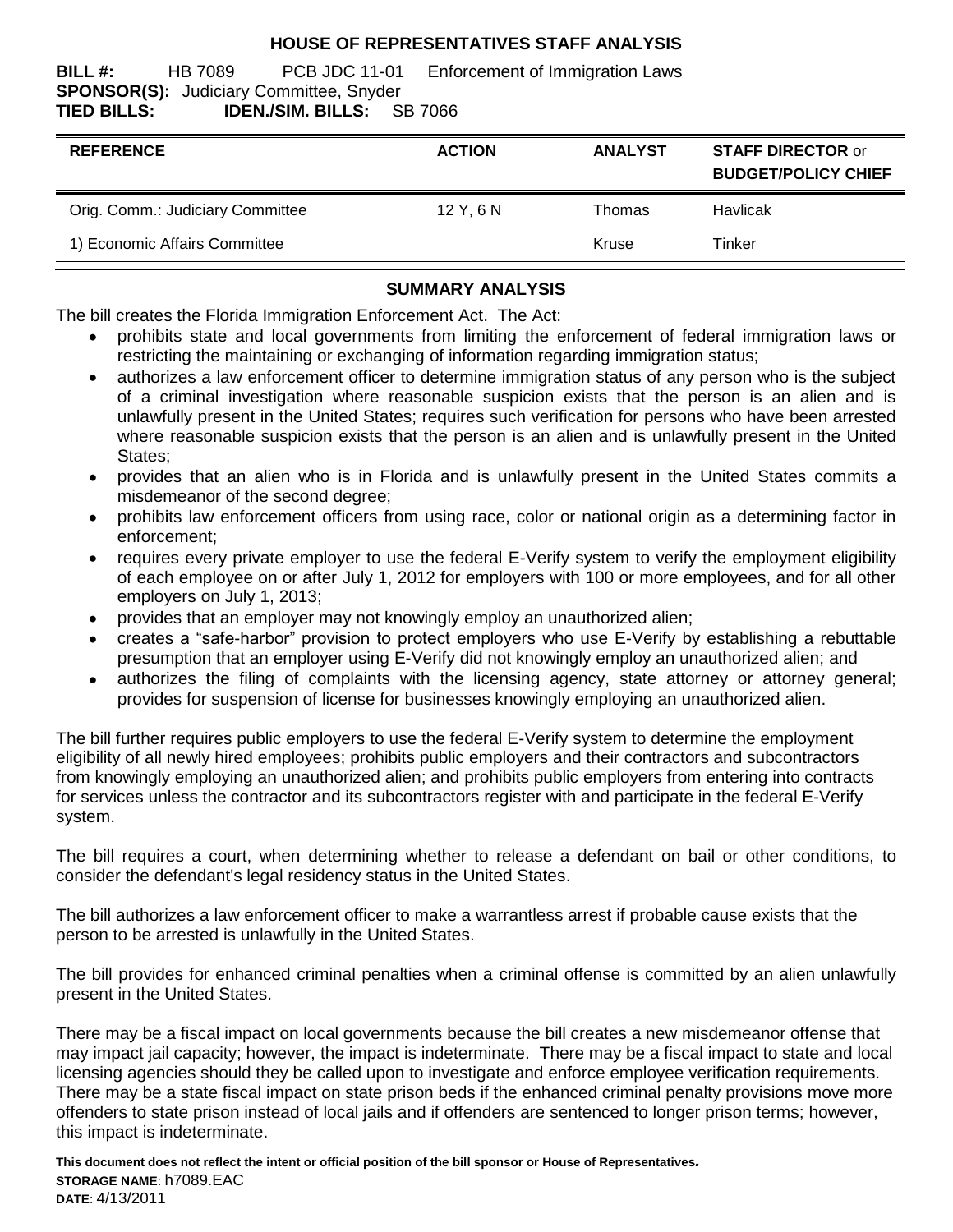#### **FULL ANALYSIS**

## **I. SUBSTANTIVE ANALYSIS**

### A. EFFECT OF PROPOSED CHANGES:

### **BACKGROUND**

Immigration into the United States is largely governed by the Immigration and Nationality Act ("INA").<sup>1</sup> The INA utilizes several federal agencies, including the Department of Justice, Department of Homeland Security (DHS), and Department of State to administer and enforce federal immigration policies.<sup>2</sup> An alien is a person present in the United States who is not a citizen of the United States.<sup>3</sup> The INA provides for the conditions whereby an alien may be admitted to and remain in the United States<sup>4</sup> and provides a registration system to monitor the entry and movement of aliens in the United States.<sup>5</sup> An alien may be subject to removal for certain actions, including entering the United States without inspection, presenting fraudulent documents at a port of entry, health reasons, violating the conditions of admission, or engaging in certain other proscribed conduct.<sup>6</sup>

Various categories of legal immigration status exist that include students, workers, tourists, research professors, diplomats, and others.<sup>7</sup> These categories are based on the type and duration of permission granted to be present in the United States, and expire based on those conditions. All lawfully present aliens must have appropriate documentation based on status. $8$ 

It has been reported that an estimated 825,000 unauthorized immigrants were present in Florida in 2010, representing 4.5% of Florida's population of 18,492,000, a decline from 1.05 million in 2007.<sup>9</sup> Nevertheless, Florida continued to rank third among states in the size of its unauthorized immigrant population.<sup>10</sup> Of Florida's 9,064,000 total work force, 600,000 are unauthorized immigrants, which represents 6.6% of the work force (above the national average of  $5.2\%$ ).<sup>11</sup>

### **GOVERNOR'S EXECUTIVE ORDER**

On January 4, 2011, Governor Scott issued Executive Order 11-02. This order

- Directs "all agencies under the direction of the Governor to verify the employment eligibility of all  $\bullet$ current and prospective agency employees through the U.S. Department of Homeland Security's E-Verify system."
- Directs "all agencies under the direction of the Governor to include, as a condition of all state contracts, an express requirement that contractors utilize the U.S. Department of Homeland Security's E-Verify system to verify the employment eligibility of: (a) all persons employed during the contract term by the contractor to perform employment duties within Florida; and (b) all persons (including subcontractors) assigned by the contractor to perform work pursuant to the contract with the state agency."
- Encourages cabinet agencies to use E-Verify.

 $18$  U.S.C. s. 1101, et seq.

 $2^{2}$  *See*, e.g., id. ss. 1103-1104.

 $3^3$  *Id.* s. 1101(a)(3).

<sup>4</sup> *Id*. ss. 1181-1182, 1184.

<sup>5</sup> *Id.* ss. 1201(b), 1301-1306.

<sup>6</sup> *Id*. ss. 1225, 1227, 1228, 1229, 1229c, 1231.

 $^7$  *Id.* ss. 201 – 210.

<sup>8</sup> *Id*. s. 221.

<sup>&</sup>lt;sup>9</sup> Jeffrey S. Passel and D'Vera Cohn. "Unauthorized Immigrant Population: National and State Trends, 2010." Washington, DC: Pew Hispanic Center (February 1, 2011).

<sup>10</sup> *Id.*

<sup>11</sup> *Id.*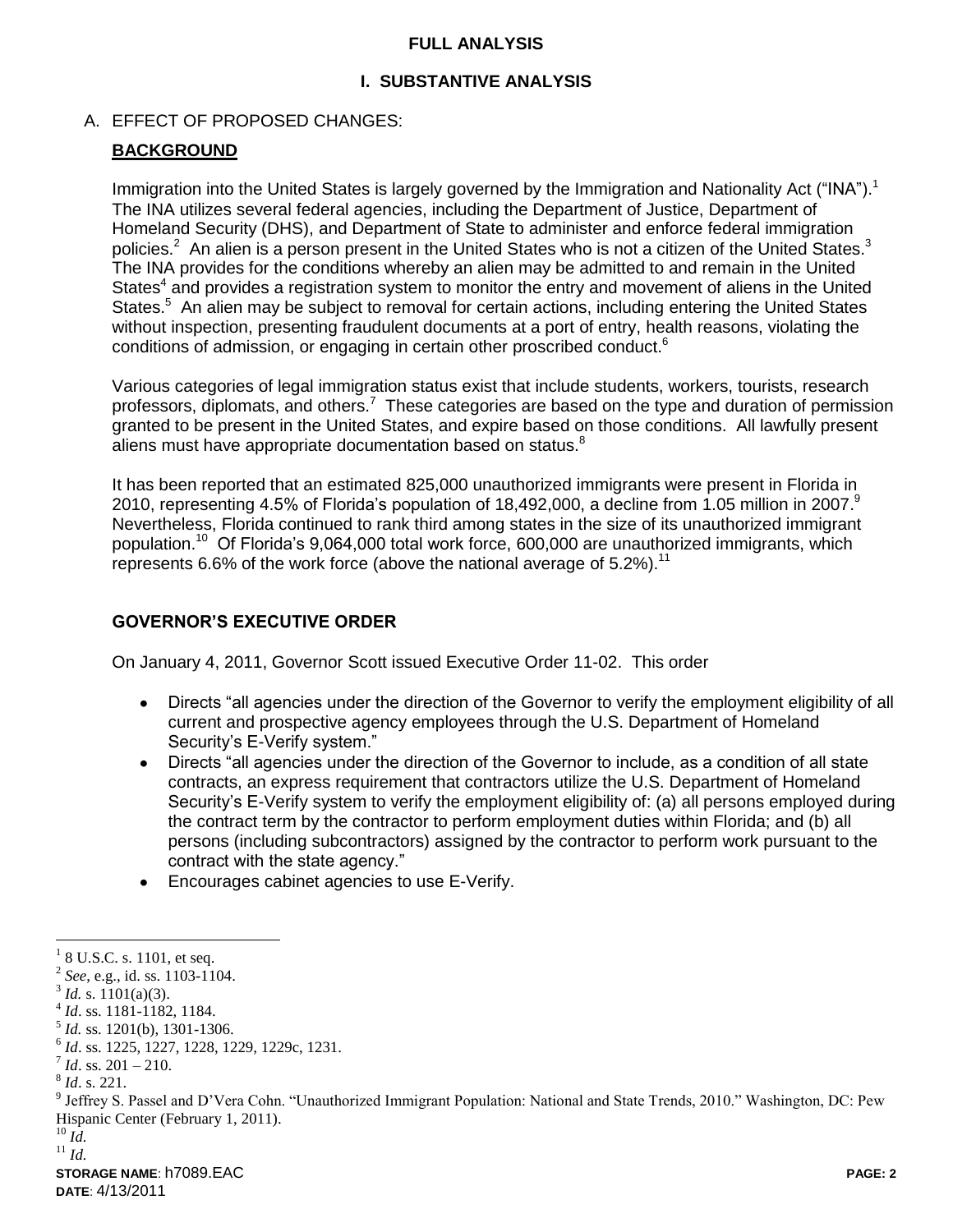**ENFORCEMENT** - State and local law enforcement officers do not inherently have the authority to enforce federal immigration laws. The INA authorizes areas of cooperation in enforcement between federal, state and local government authorities.<sup>12</sup>

The Secretary of DHS, acting through the Assistant Secretary of Immigration and Customs Enforcement ("ICE"), may enter into written agreements with a State or any political subdivision of a State so that qualified personnel can perform certain functions of an immigration officer.<sup>13</sup> ICE trains and cross-designates state and local officers to enforce immigration laws as authorized through section 287(g) of the Immigration and Nationality Act. An officer who is trained and cross-designated through the 287(g) program can interview and initiate removal proceedings of aliens processed through the officer's detention facility. Local law enforcement agencies without a 287(g) officer must notify ICE of a foreign-born detainee and an ICE officer must conduct an interview to determine the alienage of the suspect and initiate removal proceedings, if appropriate. Since January 2006, the 287(g) program has been credited with identifying more than 79,000 individuals, mostly in jails, who are suspected of being in the country illegally.<sup>14</sup> Florida currently has 4 law enforcement agencies that participate in the 287(g) program: the Florida Department of Law Enforcement (FDLE), and the sheriff's offices of Bay, Collier, and Duval counties.

Within the Department of Homeland Security is the Law Enforcement Support Center ("LESC"), administered by ICE, answering queries from state and local officials regarding immigration status. A law enforcement agency can check the immigration status of an arrestee or prisoner through LESC twenty-four hours a day, seven days a week. Significant statistics from LESC for FY 2008:

- The number of requests for information sent to LESC increased from 4,000 in FY 1996 to 807,106 in FY 2008.
- During FY 2008, special agents at LESC placed 16,423 detainers on foreign nationals wanted by ICE for criminal and immigration violations.
- The records of more than 250,000 previously deported aggravated felons, immigration fugitives and wanted criminals are now in the NCIC system.
- Special agents at LESC confirmed 8,440 NCIC hits during FY 2008.<sup>15</sup>

**EMPLOYMENT** - The federal Immigration Reform and Control Act of 1986 (IRCA)<sup>16</sup> made it illegal for any U.S. employer to knowingly:

- Hire, recruit or refer for a fee an alien knowing he or she is unauthorized to work;
- Continue to employ an alien knowing he or she has become unauthorized; or
- Hire, recruit or refer for a fee, any person (citizen or alien) without following the record keeping requirements of the Act.<sup>17</sup>

The law established a procedure that employers must follow to verify that employees are authorized to work in the United States.<sup>18</sup> The procedure requires employees to present documents that establish

<sup>&</sup>lt;sup>12</sup> *See id.* s. 1357(g)(1)-(9) (permitting the Department of Homeland Security to enter into agreements whereby appropriately trained and supervised state and local officials can perform certain immigration responsibilities); *id*. s. 1373 (establishing parameters for information-sharing between state and local officials and federal immigration officials); *id.* s. 1252c (authorizing state and local law enforcement officials to arrest aliens unlawfully present in the United States who have previously been convicted of a felony and deported).

<sup>&</sup>lt;sup>13</sup> Section 287(g) of the Immigration and Nationality Act (INA), codified at 8 U.S.C. § 1357(g) (1996), as amended by the Homeland Security Act of 2002, Public Law 107-296.

<sup>&</sup>lt;sup>14</sup> Details taken from information provided on the website of ICE -  $\frac{http://www.ice.gov/news/library/factsheets/287g.htm}{http://www.ice.gov/news/library/factsheets/287g.htm}$  $\frac{http://www.ice.gov/news/library/factsheets/287g.htm}{http://www.ice.gov/news/library/factsheets/287g.htm}$  $\frac{http://www.ice.gov/news/library/factsheets/287g.htm}{http://www.ice.gov/news/library/factsheets/287g.htm}$  (last visited March 8, 2011).

<sup>&</sup>lt;sup>15</sup> Details taken from information provided on the website of ICE - <http://www.ice.gov/news/library/factsheets/lesc.htm> (last visited March 8, 2011).

<sup>&</sup>lt;sup>16</sup> Public Law 99-603, 100 Stat. 3359.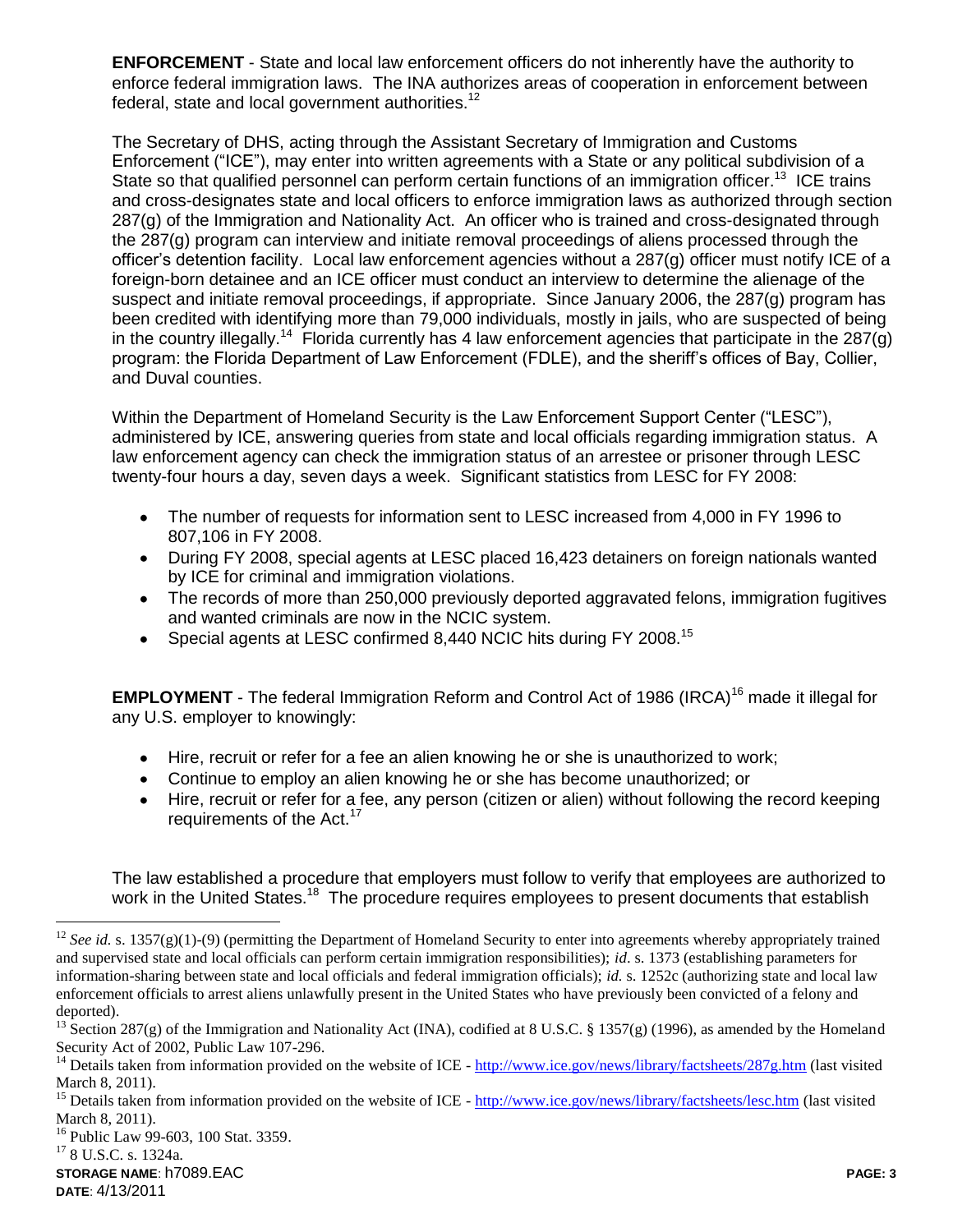both the worker's identity and eligibility to work, and requires employers to complete an "I-9" form for each new employee hired.<sup>19</sup> The IRCA provides sanctions to be implemented against employers who knowingly employ aliens who are not authorized to work.<sup>20</sup> Federal law contains no criminal sanction for working without authorization, although document fraud is a civil violation.<sup>21</sup> The United States Citizenship and Immigration Services (USCIS - formerly the INS and now part of the Department of Homeland Security) enforces these provisions.<sup>22</sup>

# *E-Verify*

In 1996, Congress passed the Illegal Immigration Reform and Immigrant Responsibility Act ("IIRIRA")<sup>23</sup>, which, among other things, created various employment eligibility verification programs, including the Basic Pilot program. Originally, the Basic Pilot program (now referred to as E-Verify) was available in five of the seven States that had the highest populations of unauthorized aliens and initially authorized for only four years. However, Congress has consistently extended the program's life. It expanded the program in 2003, making it available in all fifty States. In 2008, the federal government began requiring any entity that maintained or applied for federal contracts to use  $E$ -Verify.<sup>24</sup>

E-Verify allows employers to ensure that they are hiring authorized workers by electronically comparing the identification and authorization information that employees provide with information contained in federal Social Security Administration ("SSA") and Department of Homeland Security ("DHS") databases. To participate in E-Verify, the employer must sign a memorandum of understanding that governs the system's operation. After enrolling in E-Verify, employers must still complete the I-9 verification process.

If the information that the employer submits matches the records in the federal databases, E-Verify immediately notifies the employer that the individual is employment authorized. If the information the employee has provided does not match the information in the federal databases, E-Verify issues a tentative nonconfirmation. Before issuing a tentative nonconfirmation, however, E-Verify will ask the employer to confirm that the information submitted is accurate to avoid inaccurate results based on typographical errors.

If a tentative nonconfirmation is issued, the employee is notified and given an opportunity to contact SSA or DHS to resolve any potential problem. Until there is a final determination, the employer may not terminate the employee for being unauthorized. Upon receipt of a final nonconfirmation, an employer must terminate the employee per the E-Verify memorandum of understanding. Other information regarding E-Verify:

- Free to employers; must register and agree to an MOU.
- Used by more than 243,000 employers.
- On average, 1,000 new employers enroll each week with the program.

 $\overline{a}$ <sup>18</sup> *Id.*

 $^{19}$  *Id.* 

 $^{20}$  *Id.* s. 1324a(e)(4) provides civil penalties for hiring unauthorized alien that range from: (i) \$250 to \$2,000 for each unauthorized alien; (ii) \$2,000 to \$5,000 for each such alien in the case of a second violation; and (iii) not less than \$3,000 and not more than \$10,000 for each such alien in the case of a subsequent violation. Section 1324a (e)(5) provides a civil fine for paperwork violations of not less than \$100 and not more than \$1,000 for each individual. Section  $1324a(f)(1)$  provides criminal penalties and injunctions for pattern or practice violations of not more than \$3,000 for each unauthorized alien, up to 6 months imprisonment, or both. <sup>21</sup> *Id*. s. 1324c.

<sup>22</sup> *Id.* s. 1324a.

<sup>23</sup> Public Law 104-208.

 $24$  History taken from information provided on the website of the Department of Homeland Security.

**STORAGE NAME**: h7089.EAC **PAGE: 4** [http://www.uscis.gov/portal/site/uscis/menuitem.eb1d4c2a3e5b9ac89243c6a7543f6d1a/?vgnextoid=84979589cdb76210VgnVCM100](http://www.uscis.gov/portal/site/uscis/menuitem.eb1d4c2a3e5b9ac89243c6a7543f6d1a/?vgnextoid=84979589cdb76210VgnVCM100000b92ca60aRCRD&vgnextchannel=84979589cdb76210VgnVCM100000b92ca60aRCRD) [000b92ca60aRCRD&vgnextchannel=84979589cdb76210VgnVCM100000b92ca60aRCRD](http://www.uscis.gov/portal/site/uscis/menuitem.eb1d4c2a3e5b9ac89243c6a7543f6d1a/?vgnextoid=84979589cdb76210VgnVCM100000b92ca60aRCRD&vgnextchannel=84979589cdb76210VgnVCM100000b92ca60aRCRD) (last visited March 8, 2011).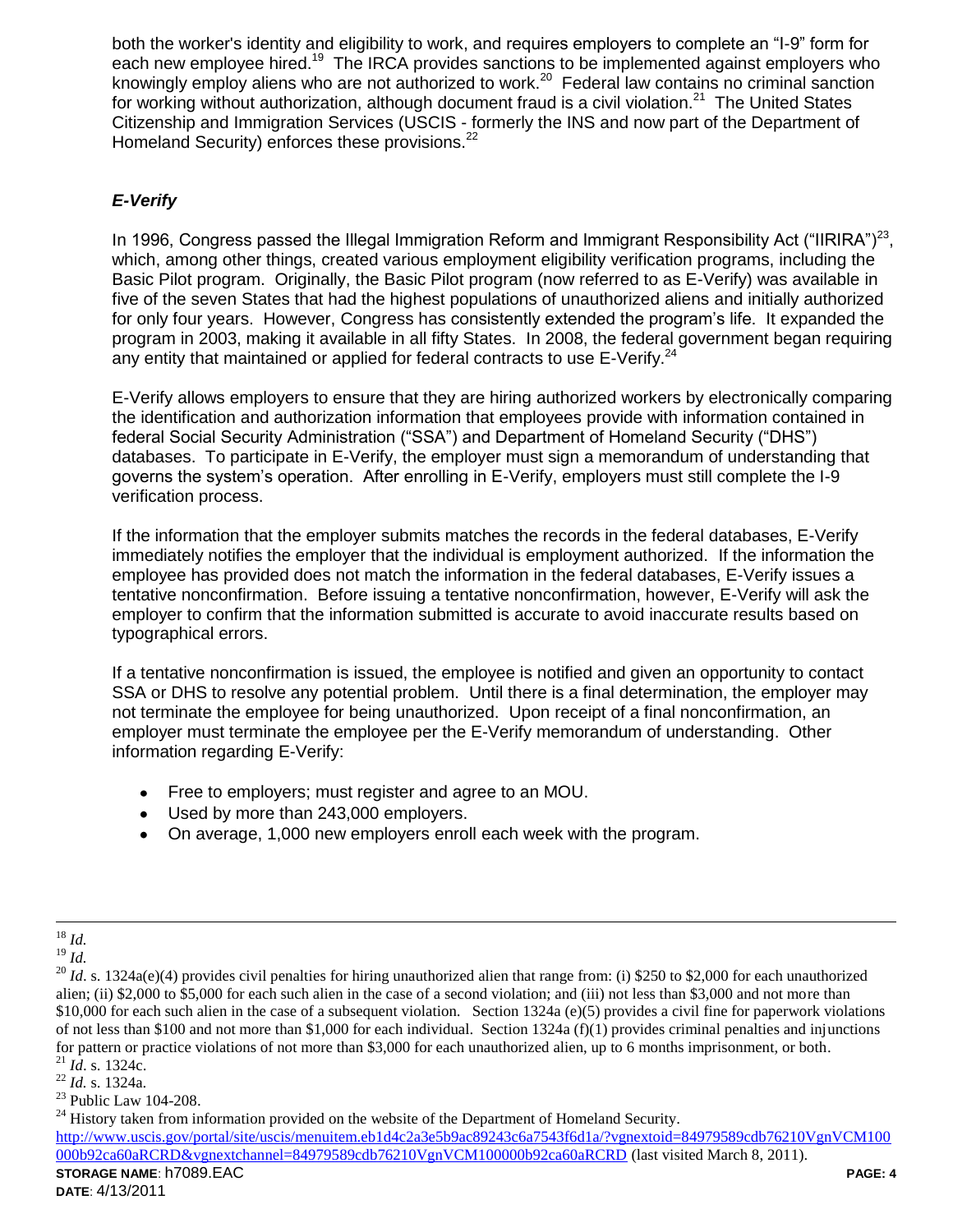In FY 2010, the E-verify Program ran more than 16 million queries.<sup>25</sup>

E-Verify was the subject of an independent evaluation in 2009. This study concluded that E-Verify was 95.9% accurate in its initial determination regarding employment authorization.<sup>26</sup> E-Verify participants reported minimal costs to participate and were generally satisfied with the program. $^{27}$ 

The following statistics, updated by the United States Citizenship and Immigration Services within the Department of Homeland Security based on E-Verify cases in Fiscal Year 2010 (October 2009 through September 2010) found:

- Most employees are automatically confirmed as work authorized.
	- $\circ$  98.3 percent of employees are automatically confirmed as authorized to work ("work authorized") either instantly or within 24 hours, requiring no employee or employer action.
	- o 1.7 percent of employees receive initial system mismatches.
- Of the 1.7% of employees who receive initial system mismatches:
	- $\circ$  0.3 percent are later confirmed as work authorized after contesting and resolving the mismatch.
	- o 1.43 percent are not found work authorized.
- Of the 1.43% of employees not found to be work authorized:
	- $\circ$  1.3 percent of employees who receive initial mismatches do not contest the mismatch either because they do not choose to or are unaware of the opportunity to contest and as a result are not found work authorized.
	- $\circ$  0.01 percent of employees who receive initial mismatches contest the mismatch and are not found work authorized.
	- $\circ$  0.14 percent of employees with initial mismatches are unresolved because the employer closed the cases as "self-terminated" or as requiring further action by either the employer or employee at the end of  $FY10.<sup>28</sup>$

**UNAUTHORIZED ALIENS IN PRISONS** - Information is not available to determine the total number of criminal aliens who are in jails and prisons in the United States. However, ICE estimates that 300,000 to 450,000 criminal aliens who are potentially removable are detained each year nationwide at federal, state, and local prisons and jails. These include illegal aliens in the United States who are convicted of any crime and lawful permanent residents who are convicted of a removable offense.

*Unauthorized Aliens in Florida Prisons* – Florida Model Jail Standard 4.01 provides in part "[w]hen a foreign citizen is received/admitted to a detention facility for any reason, the detention facility shall make notification using the guidelines as set forth by the U.S. Department of State."<sup>29</sup> Generally, when a person is booked into a local jail, jail officials use the information given by the detainee to help determine the person's citizenship status. If a detainee admits he or she is not a U.S. citizen, or if there is reason to believe a detainee is not a U.S. citizen, jail officials attempt to determine the detainee's citizenship status by submitting the detainee's identification information through LESC.

 $\overline{a}$ <sup>25</sup> Program description taken from information provided on the website of the Department of Homeland Security. [http://www.uscis.gov/portal/site/uscis/menuitem.eb1d4c2a3e5b9ac89243c6a7543f6d1a/?vgnextoid=a16988e60a405110VgnVCM100](http://www.uscis.gov/portal/site/uscis/menuitem.eb1d4c2a3e5b9ac89243c6a7543f6d1a/?vgnextoid=a16988e60a405110VgnVCM1000004718190aRCRD&vgnextchannel=a16988e60a405110VgnVCM1000004718190aRCRD) [0004718190aRCRD&vgnextchannel=a16988e60a405110VgnVCM1000004718190aRCRD](http://www.uscis.gov/portal/site/uscis/menuitem.eb1d4c2a3e5b9ac89243c6a7543f6d1a/?vgnextoid=a16988e60a405110VgnVCM1000004718190aRCRD&vgnextchannel=a16988e60a405110VgnVCM1000004718190aRCRD) (last visited March 8, 2011). <sup>26</sup> United States Citizenship and Immigration Services; 2009 Westat Report at 116. [http://www.uscis.gov/USCIS/E-Verify/E-](http://www.uscis.gov/USCIS/E-Verify/E-Verify/Final%20E-Verify%20Report%2012-16-09_2.pdf)

[Verify/Final%20E-Verify%20Report%2012-16-09\\_2.pdf](http://www.uscis.gov/USCIS/E-Verify/E-Verify/Final%20E-Verify%20Report%2012-16-09_2.pdf) (last visited March 8, 2011).<br> $\frac{27,0000 \text{ Westet } R}{27,0000 \text{ Westet } R}$ 

<sup>2009</sup> Westat Report at 169.

 $^{28}$  From information provided on the website of U.S. Citizenship and Immigration Services of Department of Homeland Security [http://www.uscis.gov/portal/site/uscis/menuitem.eb1d4c2a3e5b9ac89243c6a7543f6d1a/?vgnextoid=7c579589cdb76210VgnVCM100](http://www.uscis.gov/portal/site/uscis/menuitem.eb1d4c2a3e5b9ac89243c6a7543f6d1a/?vgnextoid=7c579589cdb76210VgnVCM100000b92ca60aRCRD&vgnextchannel=7c579589cdb76210VgnVCM100000b92ca60aRCRD) [000b92ca60aRCRD&vgnextchannel=7c579589cdb76210VgnVCM100000b92ca60aRCRD](http://www.uscis.gov/portal/site/uscis/menuitem.eb1d4c2a3e5b9ac89243c6a7543f6d1a/?vgnextoid=7c579589cdb76210VgnVCM100000b92ca60aRCRD&vgnextchannel=7c579589cdb76210VgnVCM100000b92ca60aRCRD) (last visited March 8, 2011).<br><sup>29</sup> http://www.fleberiffe.org/our.program/florida.model.jpil.standarde/?index.ofm/raferer/content\_ist/ID/408/ (last <sup>29</sup> [http://www.flsheriffs.org/our\\_program/florida-model-jail-standards/?index.cfm/referer/content.contentList/ID/408/](http://www.flsheriffs.org/our_program/florida-model-jail-standards/?index.cfm/referer/content.contentList/ID/408/) (last visited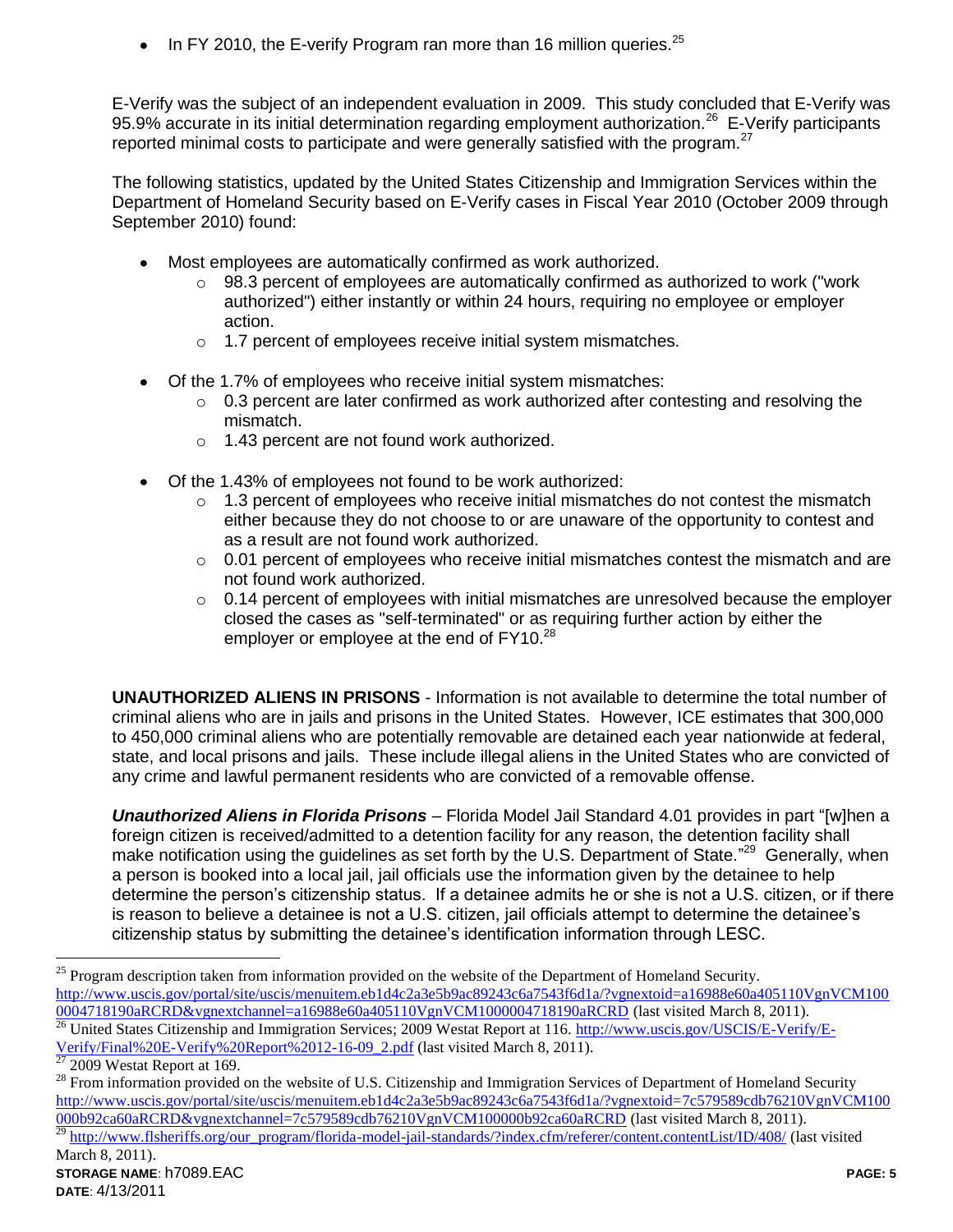ICE agents working in Florida prison reception centers investigate newly admitted inmates to identify those who may be aliens. If ICE notifies the Department of Corrections that they want to take an alien inmate into custody, the inmate is released into ICE custody when his or her sentence is completed. ICE may refuse to take custody of an alien inmate in some cases, such as when the alien is from a country to which he or she cannot be deported. Most alien inmates who complete their sentences in Florida prisons are released to ICE for further immigration processing, including possible deportation. These inmates are deported promptly after release from prison if they have been ordered out of the country and have no further appeals of their final deportation order.

The chart below shows the number of alien inmates released from Florida custody to ICE from 2000 through 2007:

| <b>YEAR OF</b><br><b>RELEASE</b> | <b>EXPIRATION</b><br><b>OF SENTENCE</b> | <b>COMMUNITY</b><br><b>SUPERVISION</b> | <b>TOTAL</b> |
|----------------------------------|-----------------------------------------|----------------------------------------|--------------|
| 2000                             | 433                                     | 169                                    | 602          |
| 2001                             | 730                                     | 326                                    | 1,056        |
| 2002                             | 793                                     | 323                                    | 1,116        |
| 2003                             | 798                                     | 383                                    | 1,181        |
| 2004                             | 752                                     | 348                                    | 1,100        |
| 2005                             | 746                                     | 326                                    | 1,072        |
| 2006                             | 754                                     | 354                                    | 1,108        |
| 2007                             | 799                                     | 321                                    | 1,120        |
| 2008                             | 885                                     | 337                                    | 1,222        |
| <b>TOTAL</b>                     | 6,690                                   | 2,887                                  | 9,577        |

Confirmed Aliens in Florida Prisons as of November 30,  $2010^{30}$ 

| <b>PRIMARY OFFENSE</b> | <b>NUMBER OF</b><br><b>CONFIRMED ALIENS</b> | Percent |
|------------------------|---------------------------------------------|---------|
| MURDER/MANSLAUGHTER    | 1,278                                       | 22.66   |
| SEXUAL/LEWD BEHAVIOR   | 1,000                                       | 17.73   |
| <b>ROBBERY</b>         | 433                                         | 7.68    |
| VIOLENT, OTHER         | 765                                         | 13.56   |
| <b>BURGLARY</b>        | 733                                         | 12.99   |
| <b>PROPERTY</b>        | 220                                         | 3.90    |
| THEFT/FRAUD/DAMAGE     |                                             |         |
| <b>DRUGS</b>           | 976                                         | 17.30   |
| <b>WEAPONS</b>         | 86                                          | 1.52    |
| <b>OTHER</b>           | 150                                         | 2.66    |
| <b>TOTAL</b>           | 5,641                                       | 100.00  |

# **STATE AND LOCAL RESTRICTIONS**

Current federal law prohibits any federal, state, or local law from prohibiting or restricting any government entity or official from sending to, or receiving from, the Immigration and Naturalization Service information regarding the citizenship or immigration status of an individual.<sup>31</sup> Likewise, no person or agency may prohibit or restrict a federal, state, or local government entity from doing any of

**STORAGE NAME**: h7089.EAC **PAGE: 6**  $\overline{a}$ <sup>30</sup> Supplied by the Florida Department of Corrections.  $318 \overline{U}$ .S.C. s. 1373(a).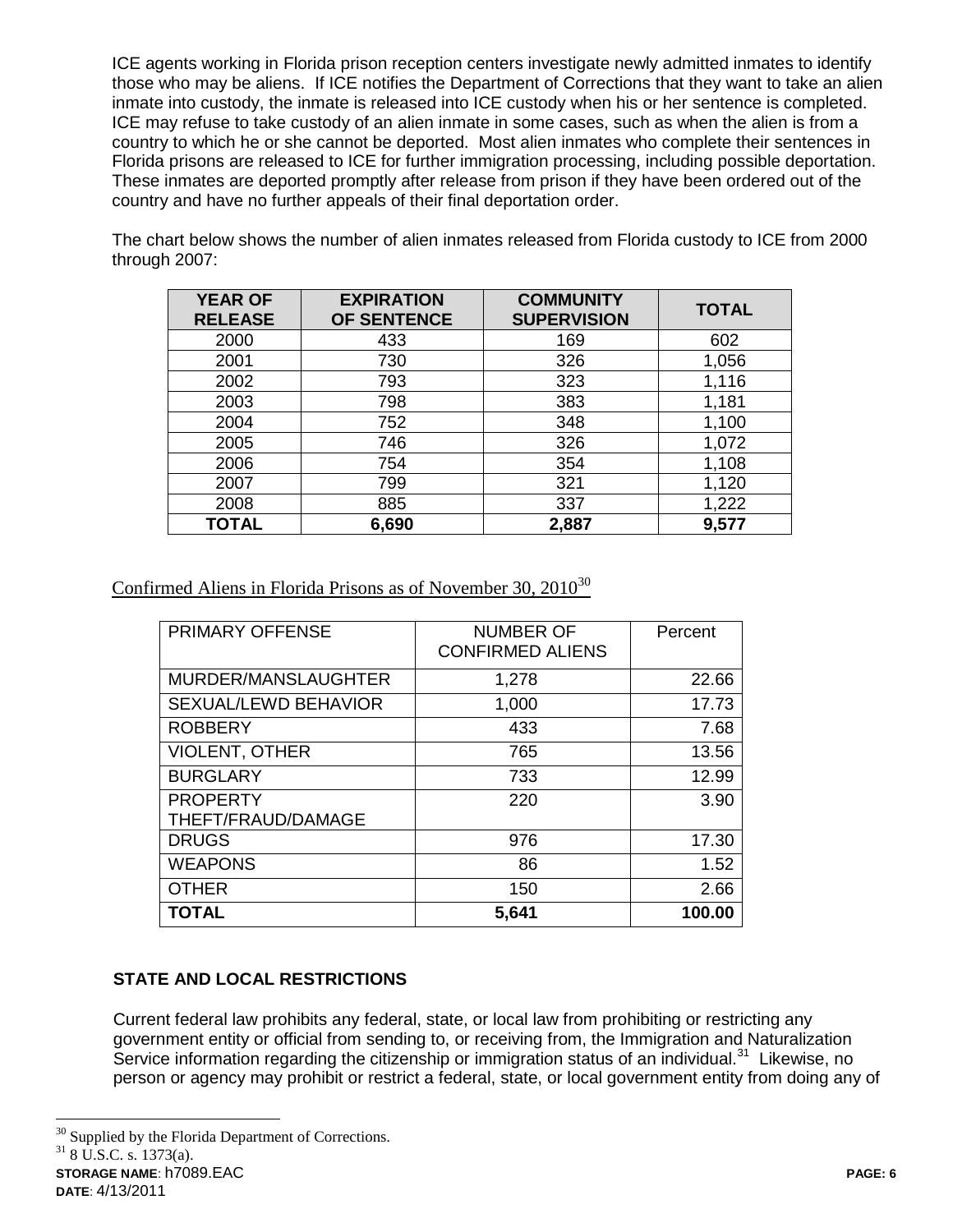the following with respect to information regarding the immigration status, lawful or unlawful, of any individual:

- Sending such information to, or requesting or receiving such information from, the Immigration and Naturalization Service.
- Maintaining such information.
- Exchanging such information with any other Federal, State, or local government entity.<sup>32</sup>

## **WARRANTLESS ARRESTS**

Section 901.15, F.S., delineates when a warrant is not required for a law enforcement officer to arrest a person. Generally, a warrant is not required when the offense is committed in the presence of the officer or, if the offense is a felony, the officer reasonably believes that the person committed or is committing the offense. In addition, the statute provides certain specific additional situations where a warrant is not needed.

### **CRITERIA FOR BAIL DETERMINATION**

Article I, section 14, of the Florida Constitution provides, with some exceptions, that every person charged with a crime or violation of a municipal or county ordinance is entitled to pretrial release on reasonable conditions. Courts may impose any number of conditions of pretrial release that are intended to ensure the defendant's presence at trial, including requiring the payment of bail. If a defendant released on bail fails to appear before the court at the appointed place and time, the bail is forfeited.

When determining whether to release a defendant on bail or other conditions, s. 903.046, F.S., requires courts to consider the following:

- The nature and circumstances of the offense charged.
- The weight of the evidence against the defendant.
- The defendant's family ties, length of residence in the community, employment history, financial resources, and mental condition.
- The defendant's past and present conduct.
- The nature and probability of danger which the defendant's release poses to the community.
- The source of funds used to post bail.
- Whether the defendant is already on release pending resolution of another criminal proceeding or on probation, parole, or other release pending completion of a sentence.
- The street value of any drug or controlled substance connected to the criminal charge.
- The nature and probability of intimidation and danger to victims.
- Whether there is probable cause to believe that the defendant committed a new crime while on pretrial release.
- Any other facts that the court considers relevant.
- Whether the crime charged is a violation of chapter 874 (criminal gang enforcement) or alleged to be subject to enhanced punishment under chapter  $874.<sup>33</sup>$

### **EFFECT OF THE BILL**

### **SHORT TITLE AND INTENT**

The bill provides that it may be cited as the "Florida Immigration Enforcement Act." The bill provides a legislative finding that there is a compelling interest in the cooperative enforcement of federal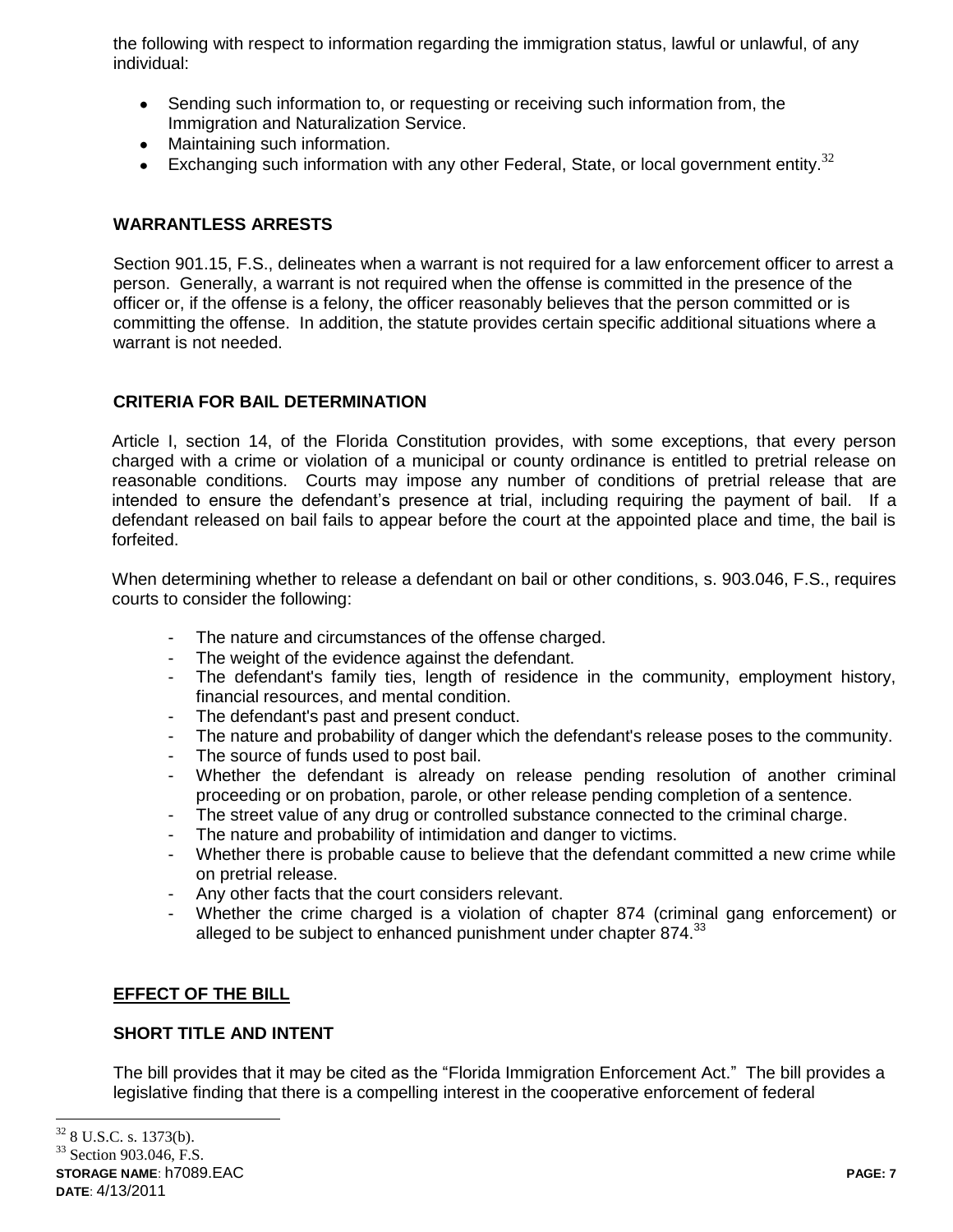immigration laws throughout all of Florida. The bill directs the Division of Statutory Revision to create chapter 820, F.S., to be entitled "Immigration Enforcement." Sections 3 – 6 of the bill will be codified in this new chapter.

# **STATE AND LOCAL GOVERNMENT ENFORCEMENT**

The newly created provisions in s. 820.02(1), F.S., prohibit all state and local governments from limiting or restricting the enforcement of federal immigration laws to the full extent permitted by federal law. These provisions also prohibit all state and local governments from restricting the sending, receiving or maintaining information relating to a person's immigration status or restricting the exchanging of such information for:

- Determining eligibility for any public benefit, service or license provided by the federal government or any state or local government.
- Verifying any claim of residence or domicile if determination of residence or domicile is required under federal law, the laws of this state or a judicial order issued pursuant to a civil or criminal proceeding.
- If the person is an alien, determining whether the person is in compliance with the registration laws prescribed by the Federal Immigration and Nationality Act.
- Pursuant to 8 United States Code s. 1373 and 8 United States Code s. 1644.

The Attorney General is authorized to enforce these provisions if there is reasonable cause to believe they have been violated. If a violation is found, the court shall order a civil penalty of not less than five hundred dollars and not more than five thousand dollars for each day that the policy has remained in effect after the filing of an action by the Attorney General. Any civil penalty collected must be deposited into the Violent Crime Investigative Emergency and Drug Control Strategy Implementation Account within the Department of Law Enforcement Operating Trust Fund created pursuant to s. 943.042, F.S.

The newly created provisions in s. 820.02(2), F.S., authorize a law enforcement officer to determine immigration status of any person who is the subject of a criminal investigation where reasonable suspicion exists that the person is an alien and is unlawfully present in the United States. A law enforcement officer or law enforcement agency must perform such verification if there is reasonable suspicion that a person who has been arrested is an alien and is unlawfully present in the United States. The verification status must be verified with the federal government pursuant to 8 United States Code s. 1373(c).

If the person's status is reported as unlawfully present in the United States, the officer or law enforcement agency must, as soon as practicable, report that person to the United States Immigration and Customs Enforcement or the United States Customs and Border Protection. A correctional facility is to immediately notify ICE or the United States Customs and Border Protection prior to the discharge of an alien unlawfully present in the United States.

A law enforcement officer may not use race, color or national origin as a determining factor in enforcement of these provisions. An alien's immigration status must be determined by a law enforcement officer who is authorized by the federal government to verify or ascertain an alien's immigration status or the United States Immigration and Customs Enforcement or the United States Customs and Border Protection. The Act is to be implemented consistent with federal laws, protecting the civil rights of all persons and respecting the privileges and immunities of United States citizens.

The newly created provision in s. 820.02(3), F.S., establishes a criminal penalty. This provision states that an alien who is in Florida and is unlawfully present in the United States commits a misdemeanor of the second degree. Any person convicted of this offense may not be fined more than \$100, and for a first violation, may not be sentenced to more than twenty days in jail. For a second or subsequent violation the court may not sentence the person to more than thirty days in jail.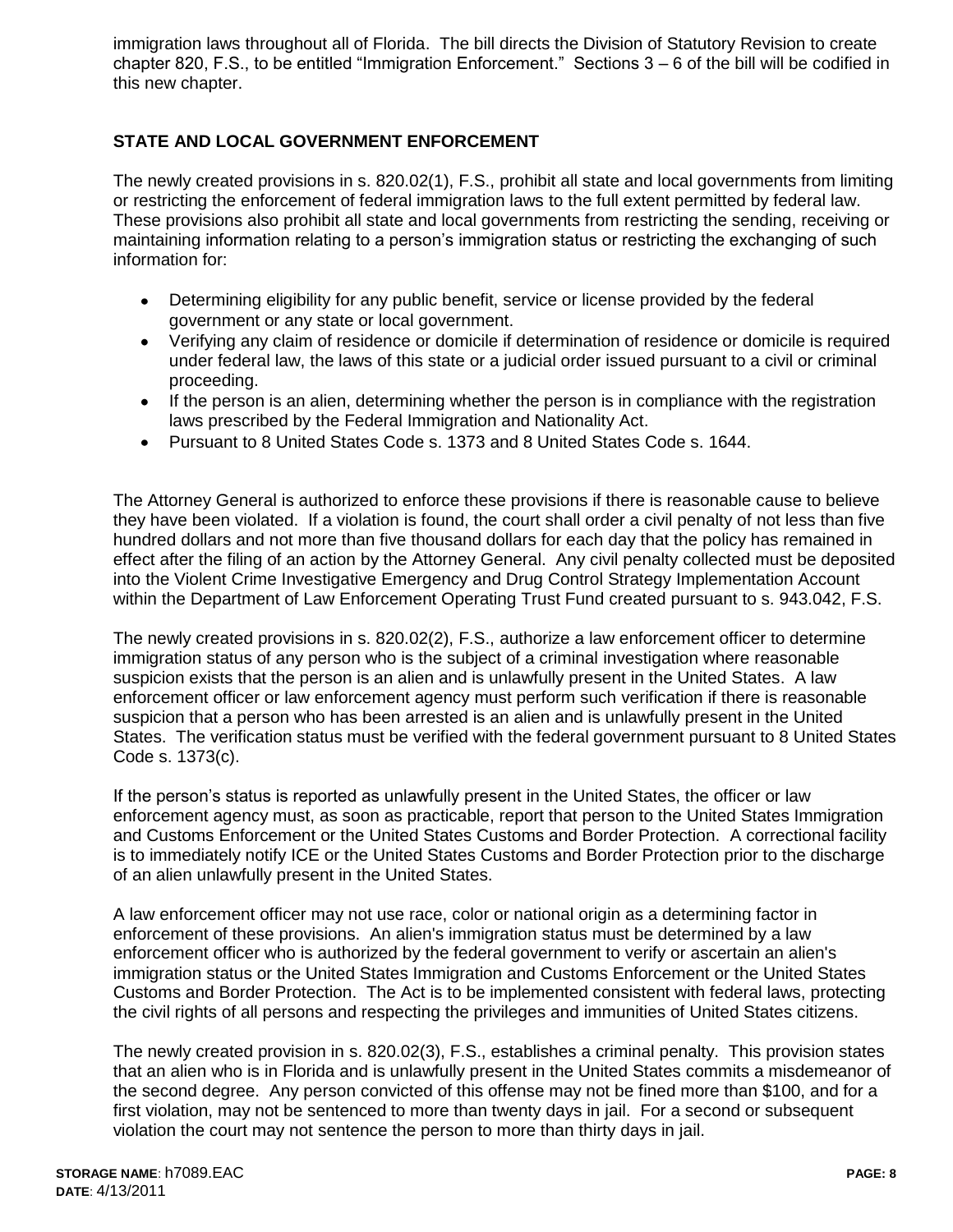The bill requires that the provisions of s. 820.02, F.S., be implemented consistent with federal laws, protecting a person's civil rights and respecting the privileges and immunities of all United States citizens. This section must be enforced without consideration to a person's race, color, or national origin.

## **E-VERIFY**

### *Private Employers*

The newly created provisions in s. 820.03, F.S., require every private employer to use the federal E-Verify system to verify the employment eligibility of each newly hired employee. However, an employer is not required to verify the immigration status of a continuing employee hired before the date of the applicability of the requirement. Employers with 100 or more employees must comply with this verification requirement by July 1, 2012. All other employers must comply by July 1, 2013. The bill provides that a private employer may not knowingly employ an unauthorized alien. For purposes of these requirements, the term "private employer" does not include public employers, the occupant or owner of a private residence that hires casual domestic labor to perform work customarily performed by a homeowner entirely within the private residence, and labor and services provided to a person or entity by a licensed independent contractor.

The bill creates a rebuttable presumption that an employer using E-Verify has not knowingly employed an unauthorized alien. Any employer that complies in good faith with the verification provisions establishes an affirmative defense that the employer did not knowingly employ an unauthorized alien. An employer is considered to have complied with these requirements, notwithstanding an isolated, sporadic or accidental technical or procedural failure to meet the requirements, if there is a good faith attempt to comply with the requirements.

The bill provides that a complaint may be filed by a person who has actual or constructive knowledge that an employer employs, or has within the last 90 days employed, an unauthorized alien. The complaint may be filed with the state attorney, the attorney general, or the agency that issued a license to the employer. A complaint may not be based on race, color, or national origin, except to the extent permitted by the United States Constitution or the State Constitution. Any person who knowingly files a false and frivolous complaint commits a misdemeanor of the second degree.<sup>34</sup>

The licensing agency includes any agency, department, board, or commission of the state or a county, municipality, or political subdivision that issues a license for the purpose of operating a business in this state. A "license" includes a license, permit, certificate, approval, registration, charter, or similar form of authorization required by law and issued by a state or local agency for the purpose of operating a business and includes, but is not limited to:

- 1. Articles of incorporation.
- 2. A certificate of partnership, a partnership registration, or articles of organization.
- 3. A grant of authority issued pursuant to state or federal law.
- 4. A transaction privilege tax license.

If the licensing agency has reasonable cause to believe that the employer has employed an unauthorized alien, the entity must notify the local law enforcement agency of the presence of the unauthorized alien in the jurisdiction. If a licensing agency finds that an employer has hired an unauthorized alien, the agency shall order the employer to terminate the employment of all unauthorized aliens and file a sworn affidavit with the agency within 10 days after the receipt of the order. The affidavit must state that the employer has corrected the violation. If the employer fails to file the required affidavit, the agency must suspend all applicable licenses held by the employer until the

 $\overline{a}$  $34$  Section 775.082(4) (b), F.S., provides that a misdemeanor of the second degree is punishable "by a definite term of imprisonment" not exceeding 60 days." Section 775.083(1)(e), F.S., provides that a misdemeanor of the second degree is also punishable by a \$500 fine.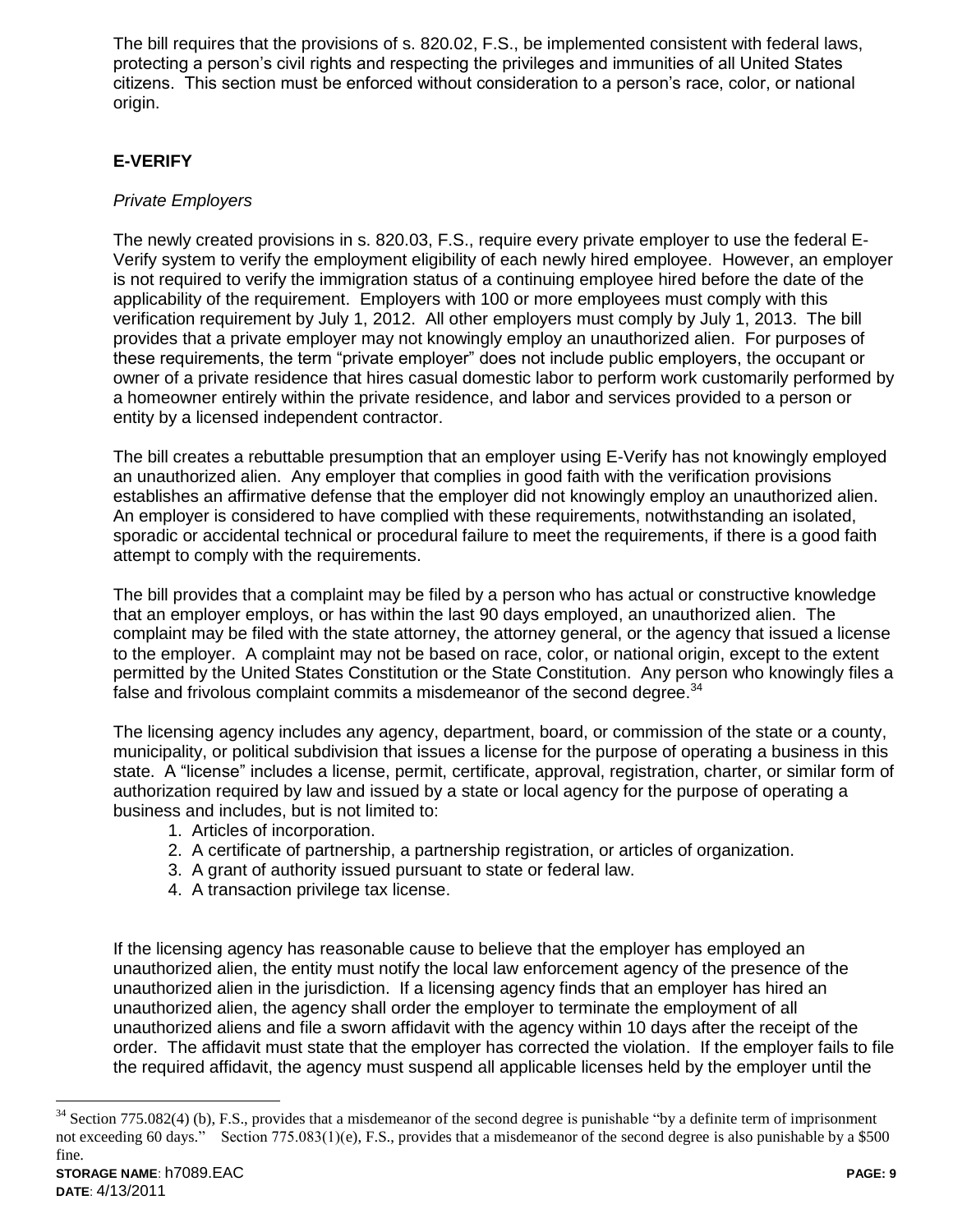sworn affidavit is filed. Upon finding a second or subsequent violation during a 2-year period, the agency must suspend all applicable licenses for at least 30 days.

If a state attorney or attorney general finds that an employer has hired an unauthorized alien, it may commence a civil or administrative action to enforce these employment provisions. If a court finds that an employer has hired an unauthorized alien, the court must suspend all applicable licenses of the employer until a sworn affidavit of compliance is filed with the court. Upon finding a second or subsequent violation during a 2-year period, the court must suspend all applicable licenses for at least 30 days.

The bill transfers and renumbers existing s. 448.09, F.S., relating to the prohibited employment of unauthorized aliens. The bill does make any changes to the text of this statute but merely transfers it to the newly created chapter relating to "Immigration Enforcement" and renumbers the section s. 820.04, F.S.

#### *Public Employers*

The newly created provisions in s. 287.135, F.S., require public employers, effective January 1, 2012, to use the federal E-Verify system to verify the employment eligibility of each newly hired employee. However, a public employer is not required to verify the immigration status of a continuing employee hired before January 1, 2012. The bill provides that a public employer may not knowingly employ an unauthorized alien. A "public employer" includes any department, agency, county, municipality, or political subdivision of the state.

The bill creates a rebuttable presumption that a public employer using E-Verify has not knowingly employed an unauthorized alien. Any public employer that complies in good faith with the verification provisions establishes an affirmative defense that the public employer did not knowingly employ an unauthorized alien. A public employer is considered to have complied with these requirements, notwithstanding an isolated, sporadic or accidental technical or procedural failure to meet the requirements, if there is a good faith attempt to comply with the requirements.

#### *Public Contracts*

The newly created provisions in ss. 287.135 and 337.163, F.S., require all public contracts entered into for the physical performance of services on, or after, January 1, 2012, to require the contractor and subcontractors to register and participate in the E-Verify system. These provisions require all such contractors and subcontractors to use the federal E-Verify system and prohibit them from knowingly employing an unauthorized alien. The bill creates a rebuttable presumption that such contractors and subcontractors using E-Verify have not knowingly employed an unauthorized alien. Any such contractor or subcontractor that complies in good faith with the verification provisions establishes an affirmative defense that the contractor or subcontractor did not knowingly employ an unauthorized alien. A contractor or subcontractor is considered to have complied with these requirements, notwithstanding an isolated, sporadic or accidental technical or procedural failure to meet the requirements, if there is a good faith attempt to comply with the requirements.

If a contractor knows that a subcontractor is not in compliance with the E-Verify requirements, it must terminate the contract with the subcontractor. If a public employer knows that a contractor is knowingly in violation of the E-Verify requirements, it must immediately terminate the contract with the contractor and the contractor is not eligible for public contracts for 1 year after the date of termination. If the public employer has knowledge that a subcontractor is in violation of the E-Verify requirements, and the contractor is otherwise in compliance, the public employer must promptly notify the contractor and order the contractor to terminate the contract with the noncompliant subcontractor. Contracts terminated pursuant to these provisions are not to be considered a breach of contract.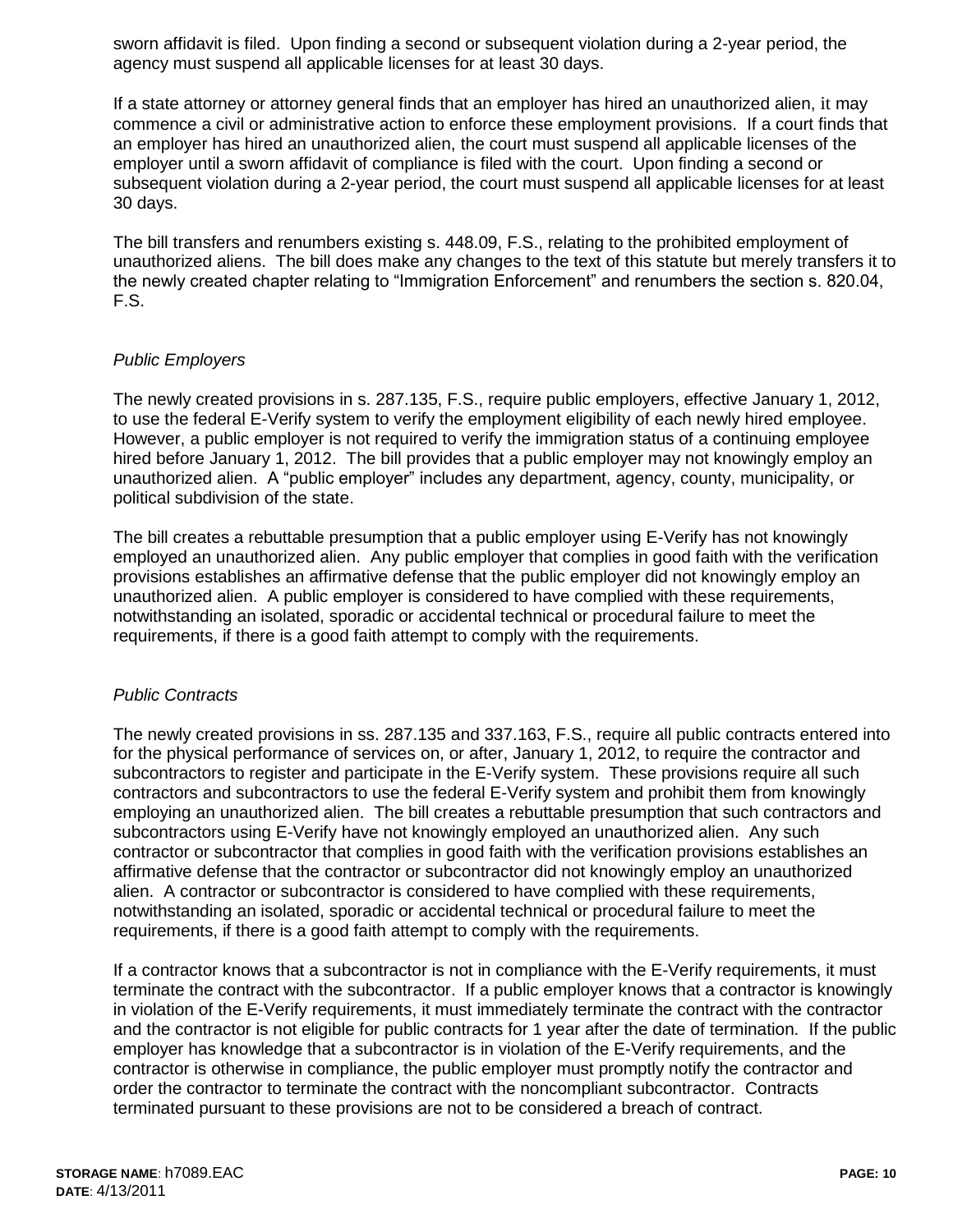### **WARRANTLESS ARREST**

The bill amends s. 901.15, F.S., to authorize a law enforcement officer to make a warrantless arrest if probable cause exists that the person to be arrested is unlawfully in the United States.

#### **BAIL DETERMINATION**

The bill amends s. 901.15, F.S., to require a court, when determining whether to release a defendant on bail or other conditions, to consider the defendant's legal residency status in the United States.

#### **ENHANCED CRIMINAL PENALTIES**

The bill creates s. 921.245, F.S., to provide for enhanced criminal penalties when an offense is committed by an alien unlawfully present in the United States. If the fact finder determines beyond a reasonable doubt that the defendant committed a charged criminal offense while the defendant is an alien and is unlawfully present in the United States, the penalty for any felony or misdemeanor, or any delinquent act or violation of law that would be a felony or misdemeanor if committed by an adult, may be enhanced. The enhancement affects only the applicable statutory maximum penalty, not the minimum. The enhancement is:

- A misdemeanor of the second degree may be punished as if it were a misdemeanor of the first degree.
- A misdemeanor of the first degree may be punished as if it were a felony of the third degree.
- A felony of the third degree may be punished as if it were a felony of the second degree.
- A felony of the second degree may be punished as if it were a felony of the first degree.
- A felony of the first degree may be punished as if it were a life felony.

Penalties for criminal offenses are generally provided in ss. 775.082 and 775.083, F.S. The penalties are as follows:

#### 775.082, F.S. - Incarceration

(3)(a)3. …. for a life felony committed on or after July 1, 1995, by a term of imprisonment for life or by imprisonment for a term of years not exceeding life imprisonment.

(3)(b) For a felony of the first degree, by a term of imprisonment not exceeding 30 years or, when specifically provided by statute, by imprisonment for a term of years not exceeding life imprisonment.

(c) For a felony of the second degree, by a term of imprisonment not exceeding 15 years.

(d) For a felony of the third degree, by a term of imprisonment not exceeding 5 years.

(4) (a) For a misdemeanor of the first degree, by a definite term of imprisonment not exceeding 1 year;

(b) For a misdemeanor of the second degree, by a definite term of imprisonment not exceeding 60 days.

#### 775.083, F.S. - Fines

(1) (a) \$15,000, when the conviction is of a life felony.

- (b) \$10,000, when the conviction is of a felony of the first or second degree.
- (c) \$5,000, when the conviction is of a felony of the third degree.
- (d) \$1,000, when the conviction is of a misdemeanor of the first degree.

(e) \$500, when the conviction is of a misdemeanor of the second degree or a noncriminal violation.

### **EFFECTIVE DATE**

**STORAGE NAME**: h7089.EAC **PAGE: 11 DATE**: 4/13/2011 The bill provides an effective date of October 1, 2011, except as otherwise provided in the bill itself.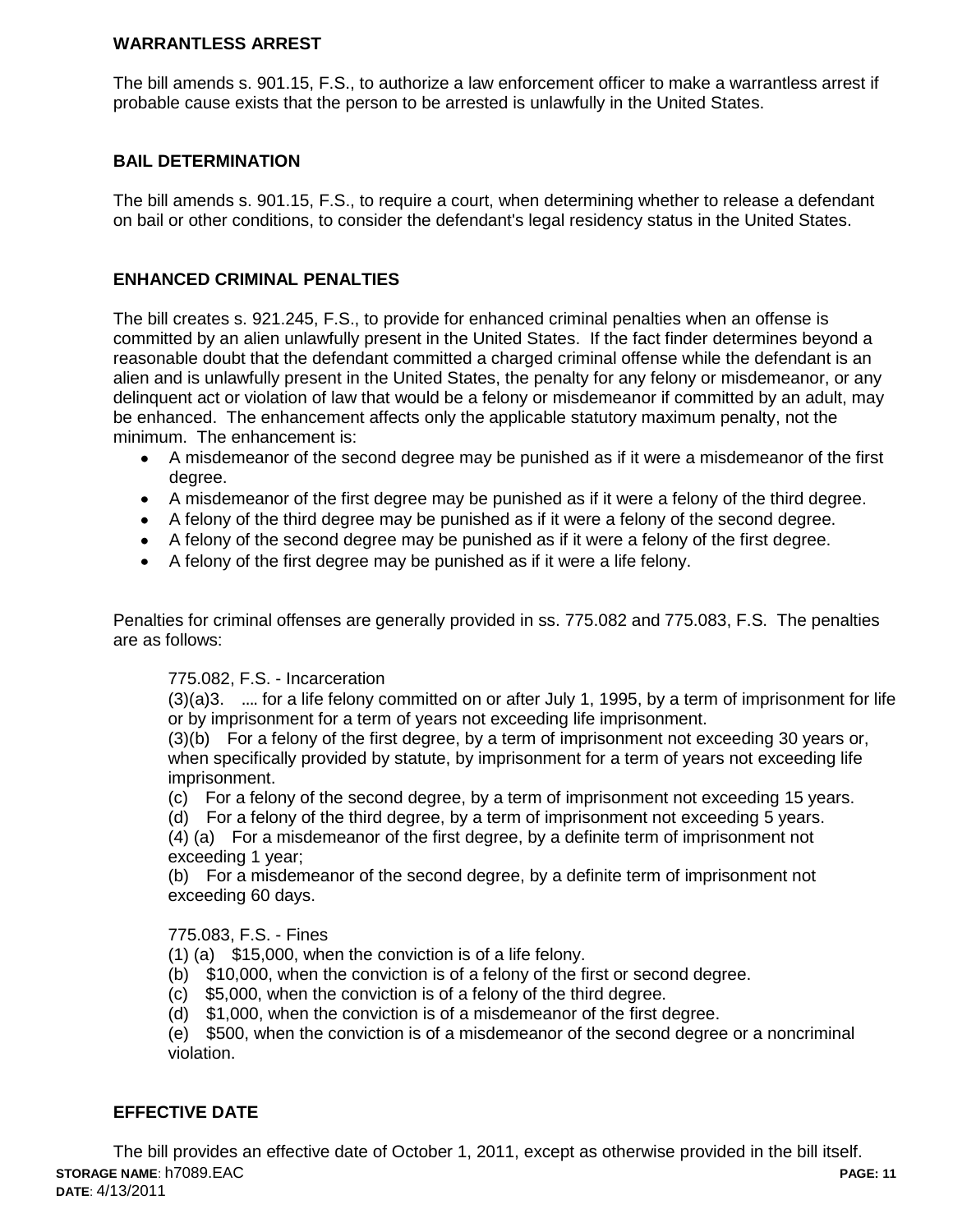### B. SECTION DIRECTORY:

Section 1 provides a short title.

Section 2 directs the Division of Statutory Revision to create chapter 820, F.S., to be entitled "Immigration Enforcement."

Section 3 creates s. 820.01, F.S., relating to intent.

Section 4 creates s. 820.02, F.S., relating to cooperation and assistance in enforcement of immigration laws.

Section 5 creates s. 820.03, F.S., relating to use of E-Verify system required for private employers; licensing enforcement.

Section 6 transfers s. 448.09, F.S., and renumbers it as s. 820.04, F.S., relating to unauthorized aliens; employment prohibited.

Section 7 creates s. 287.135, F.S., relating to verification of immigration status; public employers.

Section 8 creates s. 337.163, F.S., relating to compliance with federal work-authorization program.

Section 9 amends s. 901.15, F.S., relating to when arrest by officer without warrant is lawful.

Section 10 amends s. 903.046, F.S., relating to purpose of and criteria for bail determination.

Section 11 creates s. 921.245, F.S., relating to Illegal alien multiplier; enhanced penalties.

Section 12 provides an effective date.

#### **II. FISCAL ANALYSIS & ECONOMIC IMPACT STATEMENT**

#### A. FISCAL IMPACT ON STATE GOVERNMENT:

1. Revenues:

The bill does not appear to have any impact on state government revenues.

2. Expenditures:

The bill may have an indeterminate fiscal impact on state government expenditures. See D. FISCAL COMMENTS below.

### B. FISCAL IMPACT ON LOCAL GOVERNMENTS:

1. Revenues:

The bill does not appear to have any impact on local government revenues.

2. Expenditures:

The bill may have an indeterminate fiscal impact on local government expenditures. See D. FISCAL COMMENTS below.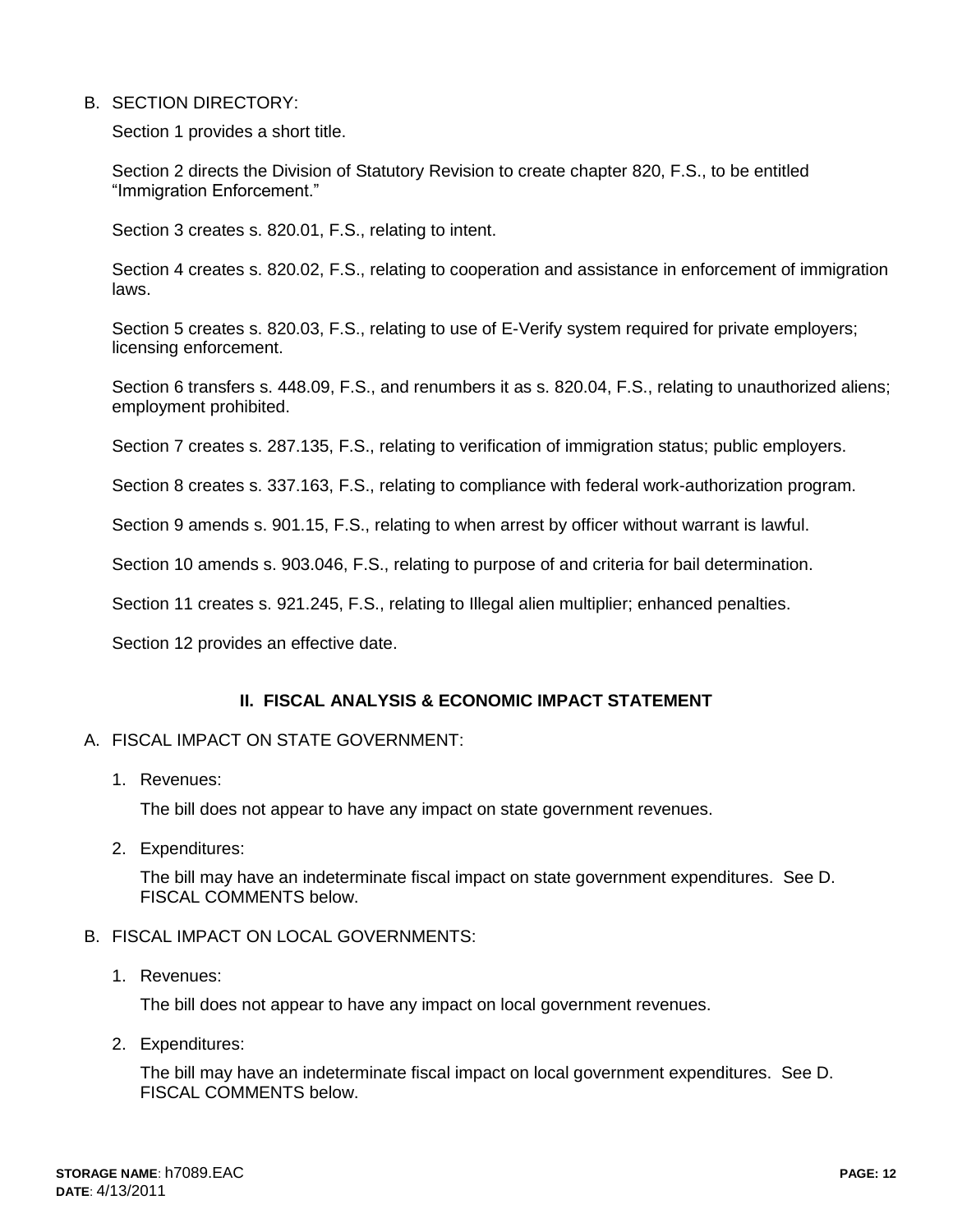## C. DIRECT ECONOMIC IMPACT ON PRIVATE SECTOR:

The mandatory use of E-Verify by all private employers will have an impact on the private sector. However, there is no fee for the use of E-Verify and employers are already required to verify immigration status of employees.

Requiring public contractors and subcontractors to use E-Verify may have an economic impact. However, the Governor's Executive Order has already implemented this requirement for much of state government.

## D. FISCAL COMMENTS:

LAW ENFORCEMENT - The determination of a person's immigration status may have some fiscal impact. If the person's status is reported as unlawfully present in the United States, the officer or law enforcement agency must report that person to ICE or Customs and Border Protection. A correctional facility must immediately notify ICE or the Customs and Border Protection prior to the discharge of an alien unlawfully present in the United States. These provisions may have a slight workload impact on a local or state law enforcement agency, however, the determination of immigration status is permissive for persons under criminal investigation. Also, it is understood that most law enforcement agencies are presently doing this at the time of arrest. In addition, there is not a fee for the verification from the federal government. It is anticipated that this can be implemented within existing resources.

EMPLOYMENT VERIFICATION - There is more uncertainty in regard to enforcing the E-Verify provisions for private employers. It is unknown how many complaints may be made to licensing entities, state attorneys, and the attorney general. Depending on this volume and the compliance rate of employers, there may be an impact on agency workload. However, since employee verification is an existing federal requirement on employers (though using E-Verify is optional), it is anticipated that compliance with this bill by employers will be high.

CRIMINAL PENALTIES - The bill creates a second degree misdemeanor for illegal aliens present in Florida. This may have an impact on local jails, though the bill limits the sentence to 20 days for the first offense. The enhanced criminal penalty provision may cause a fiscal impact on state prison beds if more offenders are sentenced to state prison instead of local jails and if offenders are sentenced to longer prison terms; however, this impact is indeterminate.

## **III. COMMENTS**

### A. CONSTITUTIONAL ISSUES:

1. Applicability of Municipality/County Mandates Provision:

The mandates provision does not appear to apply because this bill is not expected to require counties and municipalities to spend funds or to take an action requiring the expenditure of funds, reduce the percentage of a state tax shared with counties or municipalities, or reduce the authority that municipalities have to raise revenue. See II.D. FISCAL COMMENTS above.

2. Other:

States are generally free to legislate in areas not controlled by federal law. "Congress has the power under the Supremacy Clause of Article VI of the [United States] Constitution to preempt state law."<sup>35</sup> Provisions similar to those in this bill have been passed in other states and have faced legal challenges under the federal preemption doctrine. For instance, the employment verification provision in Arizona's 2007 law is currently pending before the United States Supreme Court.<sup>36</sup>

<sup>35</sup> *Northwest Central Pipeline Corp. v. State Corp. Comm'n of Kansas*, 489 U.S. 493, 509 (1989).

**STORAGE NAME**: h7089.EAC **PAGE: 13** <sup>36</sup> See *Chamber of Commerce of the United States, et. al. v. Whiting* (Case No. 09-115; argued before the U.S. Supreme Court on December 8, 2010).